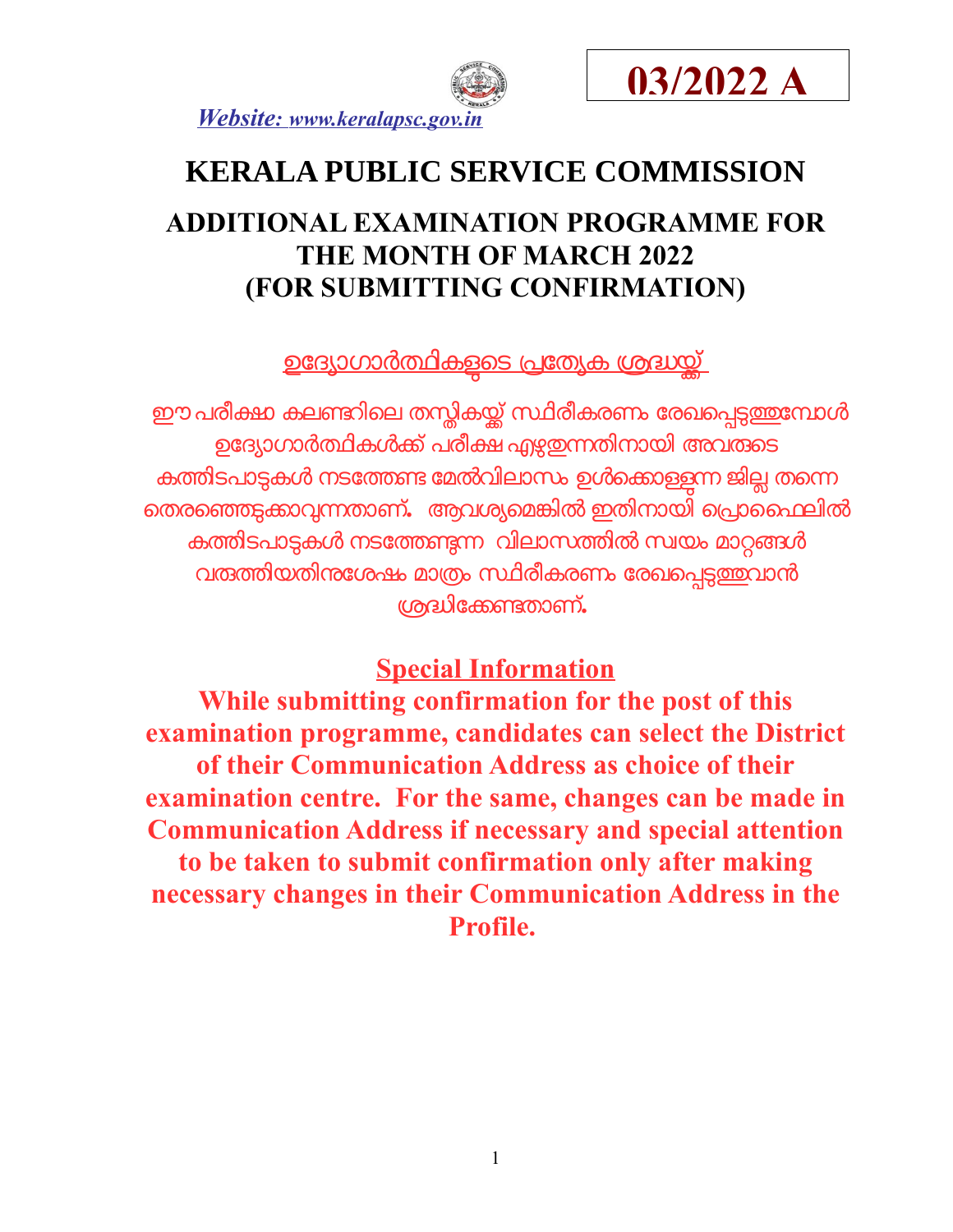| SI<br>No.    | Date & Time                                                                                                                       | <b>Name of Post, Department &amp; Syllabus</b>                                                                                                                                                                         | Category<br><b>Number</b>               | No. of<br><b>Candidates</b> |
|--------------|-----------------------------------------------------------------------------------------------------------------------------------|------------------------------------------------------------------------------------------------------------------------------------------------------------------------------------------------------------------------|-----------------------------------------|-----------------------------|
| $\mathbf{1}$ | $\boldsymbol{2}$                                                                                                                  | 3                                                                                                                                                                                                                      | $\overline{\mathbf{4}}$                 | 5                           |
| $\mathbf{1}$ | 03.03.2022<br><b>THURSDAY</b>                                                                                                     | <b>ANALYST</b><br><b>FOAM MATTINGS (INDIA) LIMITED</b>                                                                                                                                                                 | 199/2019                                | 572                         |
|              |                                                                                                                                   | <b>Main Topics:-</b> Questions based on B.Sc Chemistry                                                                                                                                                                 | For<br><b>Detailed</b>                  |                             |
|              |                                                                                                                                   | <b>Maximum Marks</b><br>: 100<br>: 1 Hour 30 Minutes<br><b>Duration</b><br><b>Medium of Question : English</b><br><b>Mode of Exam</b><br>: OMR/ONLINE (Objective Multiple Choice)                                      | <b>Syllabus</b><br><b>Click</b><br>Here |                             |
|              |                                                                                                                                   | <b>Candidates can submit their confirmation for writing this examination</b><br>through one time registration profile from 29.12.2021 to 17.01.2022                                                                    |                                         |                             |
|              |                                                                                                                                   | <u>അപേക്ഷകർക്ക് ഒറ്റത്തവണ രജിസ്മേഷൻ പ്രൊഫൈൽ വഴി ഈ പരീക്ഷ എഴ്ചതന്നതിന്കള്</u><br><u>സ്ഥിരീകരണം രേഖപ്പെട്ടത്തവാൻ 29.12.2021 മുതൽ 17.01.2022 വരെ അവസരം</u><br><u>ഉണ്ടായിരിക്കുന്നതാണ്.</u>                                |                                         |                             |
|              |                                                                                                                                   | Candidates who successfully submit their confirmation on or before<br>09.01.2022 can download the Admission Tickets through their One Time<br>Registration Profile in the website www.keralapsc.gov.in from 17.02.2022 |                                         |                             |
|              |                                                                                                                                   | $09.01.2022$ വരെ സ്ഥിരീകരണം നൽകന്നവർക്ക് പ്രൊഫൈൽ വഴി $17.02.2022$<br>മുതൽ അഡ്മിഷൻ ടിക്കറ്റ് ലഭ്യമാകുന്നതാണ് .                                                                                                          |                                         |                             |
|              | This examination will be held as a common test along with the serial numbers $2 \& 3$ of the<br>examination programme No. 03/2022 |                                                                                                                                                                                                                        |                                         |                             |